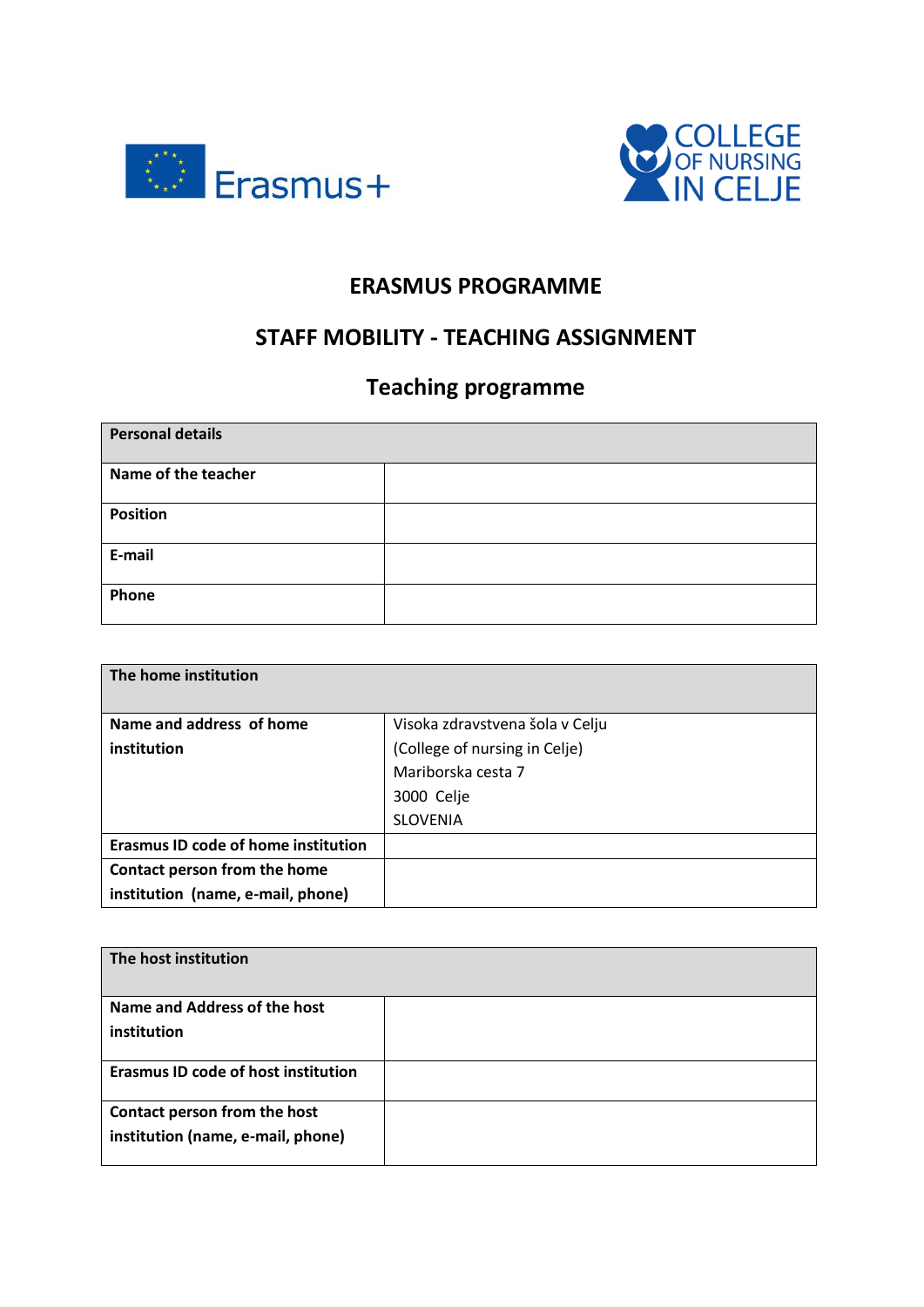| <b>Placement details</b>                 |                |
|------------------------------------------|----------------|
| Subject area                             | <b>Nursing</b> |
| <b>Number of teaching hours (minimum</b> |                |
| of 8 teaching hours per week or less -   |                |
| according to the number of days)         |                |
| Proposed duration of the placement       | From:          |
|                                          | To:            |
|                                          |                |

| <b>Teaching programme</b>                  |                  |
|--------------------------------------------|------------------|
| <b>Objectives of the mobility</b>          |                  |
| Content of the teaching programme          |                  |
|                                            |                  |
| Level of teaching                          |                  |
|                                            | Bachelor __ year |
|                                            | Master __ year   |
|                                            | PhD              |
| <b>Estimated number of students at the</b> |                  |
| host institution benefiting from the       |                  |
| teaching programme                         |                  |
|                                            |                  |
|                                            |                  |
|                                            |                  |
|                                            |                  |
|                                            |                  |
|                                            |                  |
|                                            |                  |
|                                            |                  |
|                                            |                  |
|                                            |                  |
|                                            |                  |
| Added value of the mobility (both for      |                  |
| the host institution and for the           |                  |
| teacher)                                   |                  |
|                                            |                  |
|                                            |                  |
| <b>Expected results</b>                    |                  |
|                                            |                  |
|                                            |                  |